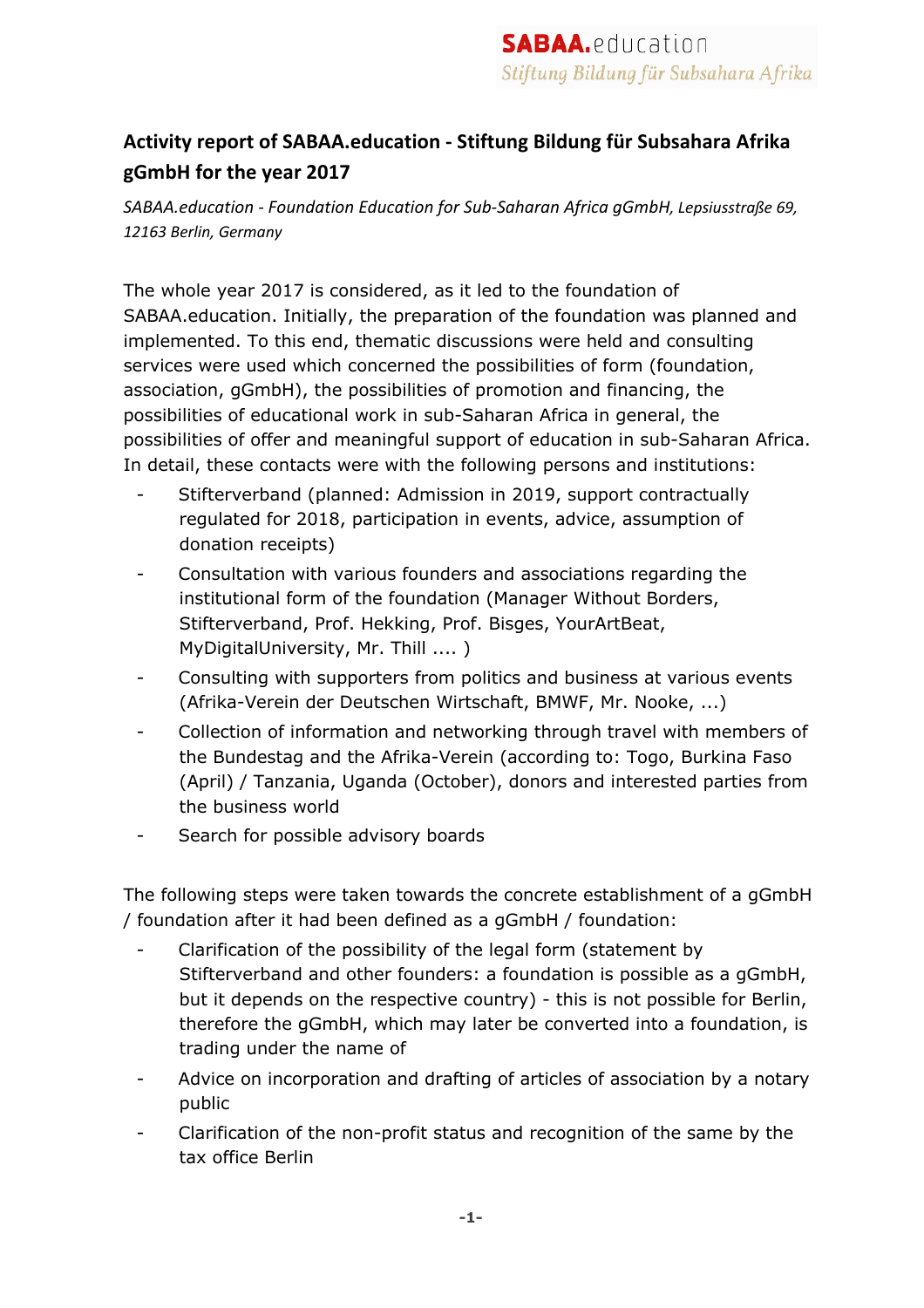- Reading and signing with the notary: Prof. Dr. Ulrich Wünsch appears as founder and sole partner
- Entry in the commercial register is made
- Prof. Dr. Ulrich Wünsch is appointed as managing director by the founder and shareholder.
- A bank account is set up at a charitable bank; payment of the share capital of 25,000  $\epsilon$ ; donation of 5,000  $\epsilon$  for operating expenses by Prof. Dr. Ulrich Wünsch.
- Naming and reservation of an internet presence (domain)
- Establishment of a rudimentary web presence.

Definition of the precise offer and orientation for the first steps towards achieving the objective of the non-profit organisation:

SABAA.education will address the topic of "Micro-Skills", initially define and establish these for entrepreneurship and management online and offer them, implement them in blended learning situations with local partners. In addition, SABAA.education will act as a hub and facilitator in networking the abovementioned services and will continue to scale up areas as micro-skills and offer them at different levels (vocational training, school, university) with local partners. It is possible to set up a social business with individual partners or to give impulses for the formation of start-ups in Africa. Planning: In 2018, the micro-skills will be defined for individual areas and the first implementation will take place online.

First contacts with cooperation partners were established and first agreements on cooperation were made:

- Jambo Bukoba e.V. (support for education in Tanzania at school level, expansion of vocational training)
- Managers without borders (foundation, use of micro-skills in management training in Africa)
- Life all Stars (social media specialists and association for the promotion of interests in Africa, PR cooperation)
- Start up Africa (Start-up and gGmbH for start-up promotion and consulting in Uganda)
- Mustafa Ysmail, Advisor to the Government of Somaliland (Cooperation vocational school in Somaliland)
- Goethe-Institut Ouagadougou, Burkina Faso (Establishment of a specialized music informatics and technology training online and on site)
- AfroLync (Association of young African students in Germany with focus on spin-offs in Africa - local support in Africa)